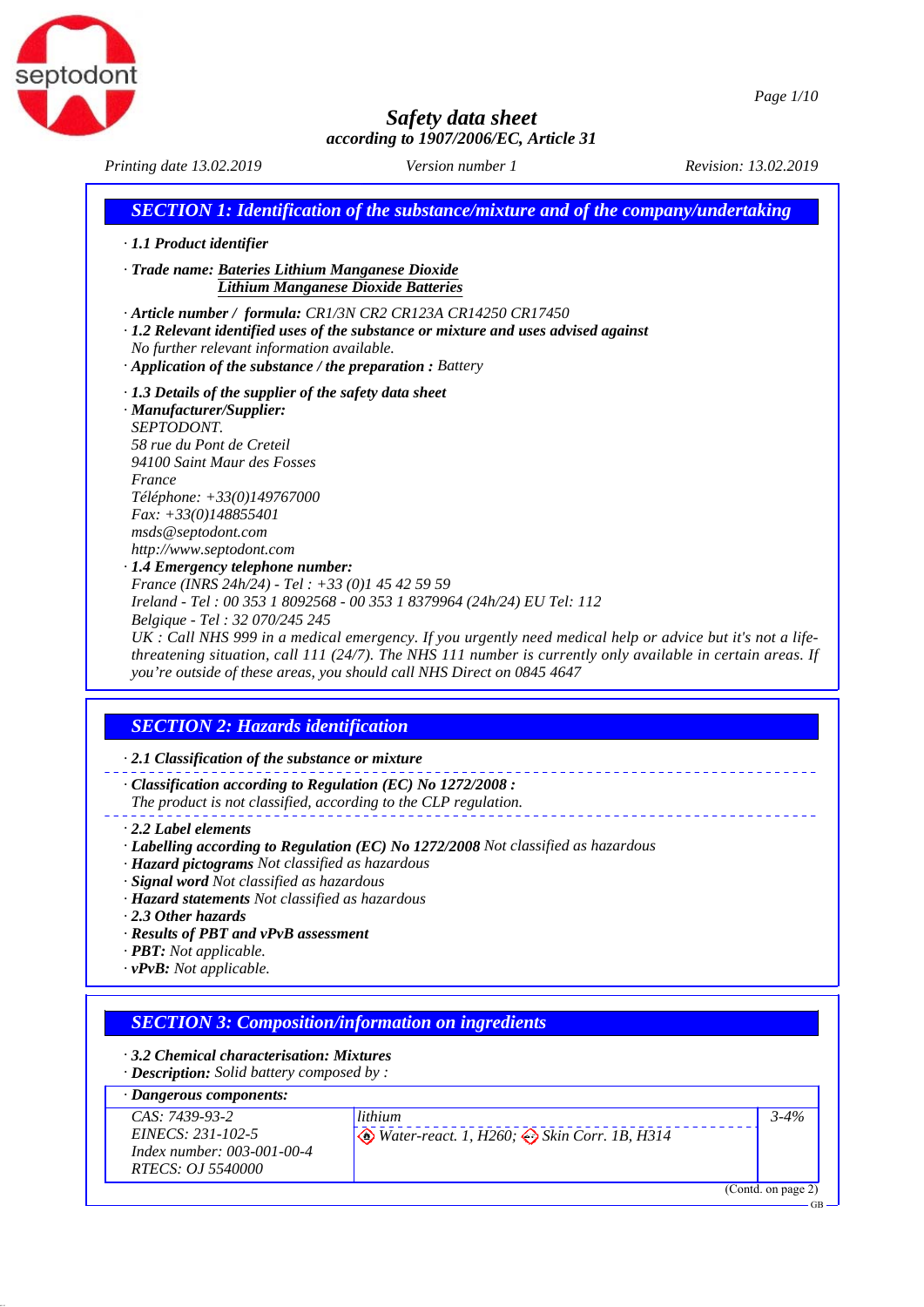

*Printing date 13.02.2019 Revision: 13.02.2019 Version number 1*

### *Trade name: Bateries Lithium Manganese Dioxide Lithium Manganese Dioxide Batteries*

|                                |                                                                                         | (Contd. of page 1) |
|--------------------------------|-----------------------------------------------------------------------------------------|--------------------|
| CAS: 7782-42-5                 | Graphite                                                                                | $2 - 3\%$          |
| EINECS: 231-955-3              | substance with a Community workplace exposure limit                                     |                    |
| CAS: 1313-13-9                 | manganese dioxide                                                                       | 35-45%             |
| EINECS: 215-202-6              | $\bigcirc$ Acute Tox. 4, H302; Acute Tox. 4, H332                                       |                    |
| Index number: 025-001-00-3     |                                                                                         |                    |
| <b>RTECS: OP 0350000</b>       |                                                                                         |                    |
| $CAS: 7429-90-5$               | aluminium powder (stabilised)                                                           | 2%                 |
| EINECS: 231-072-3              |                                                                                         |                    |
| Index number: 013-002-00-1     |                                                                                         |                    |
| Reg.nr.: 01-2119529243-45-0203 |                                                                                         |                    |
| CAS: 110-71-4                  | 1,2-dimethoxyethane                                                                     | 7%                 |
| EINECS: 203-794-9              | $\bigotimes$ Flam. Liq. 2, H225; $\bigotimes$ Repr. 1B, H360FD; $\bigotimes$ Acute Tox. |                    |
| Index number: 603-031-00-3     | 4. H332                                                                                 |                    |
| <b>RTECS: KI 1451000</b>       |                                                                                         |                    |
| CAS: 108-32-7                  | propylene carbonate                                                                     | 7%                 |
| EINECS: 203-572-1              | $\bigcirc$ Eye Irrit. 2, H319                                                           |                    |
| Index number: 607-194-00-1     |                                                                                         |                    |
| <b>RTECS: FF 9650000</b>       |                                                                                         |                    |
| CAS: 7791-03-9                 | lithium perchlorate                                                                     | $1 - 1.5\%$        |
| EINECS: 232-237-2              | Ox. Sol. 1, H271; O Acute Tox. 4, H302; Skin Irrit. 2,                                  |                    |
|                                | H315; Eye Irrit. 2, H319; STOT SE 3, H335                                               |                    |
| CAS: 9003-07-0                 | Polypropylene                                                                           | 3%                 |
| CAS: 9002-84-0                 | Polytetrafluoroethylene                                                                 | 5%                 |
| CAS: 7439-89-6                 | iron                                                                                    | 25-30%             |
| EINECS: 231-096-4              |                                                                                         |                    |
| RTECS: NO 4565500              |                                                                                         |                    |
| Reg.nr.: 01-2119462838-24-XXXX |                                                                                         |                    |
| CAS: 7440-02-0                 | nickel                                                                                  | $1\%$              |
| EINECS: 231-111-4              | Self-heat. 1, H251; Carc. 2, H351; STOT RE 1, H372;                                     |                    |
| Index number: 028-002-00-7     | $\bigcirc$ Skin Sens. 1, H317                                                           |                    |
| Reg.nr.: 01-2119438727-29-0000 |                                                                                         |                    |

*CAS: 110-71-4 1,2-dimethoxyethane*

*· Additional information: For the wording of the listed risk phrases, refer to section 16.*

### *SECTION 4: First aid measures*

*· 4.1 Description of first aid measures*

- *· General information: No special measures required.*
- *· After excessive inhalation: Provide fresh air; consult a doctor in case of medical complaints.*
- *· After skin contact: Generally the product does not irritate the skin.*
- *· After eye contact: Rinse opened eye for several minutes under running water.*
- *· After swallowing: If symptoms persist consult a doctor.*
- *· 4.2 Most important symptoms and effects, both acute and delayed :*

*No further relevant information available.*

(Contd. on page 3)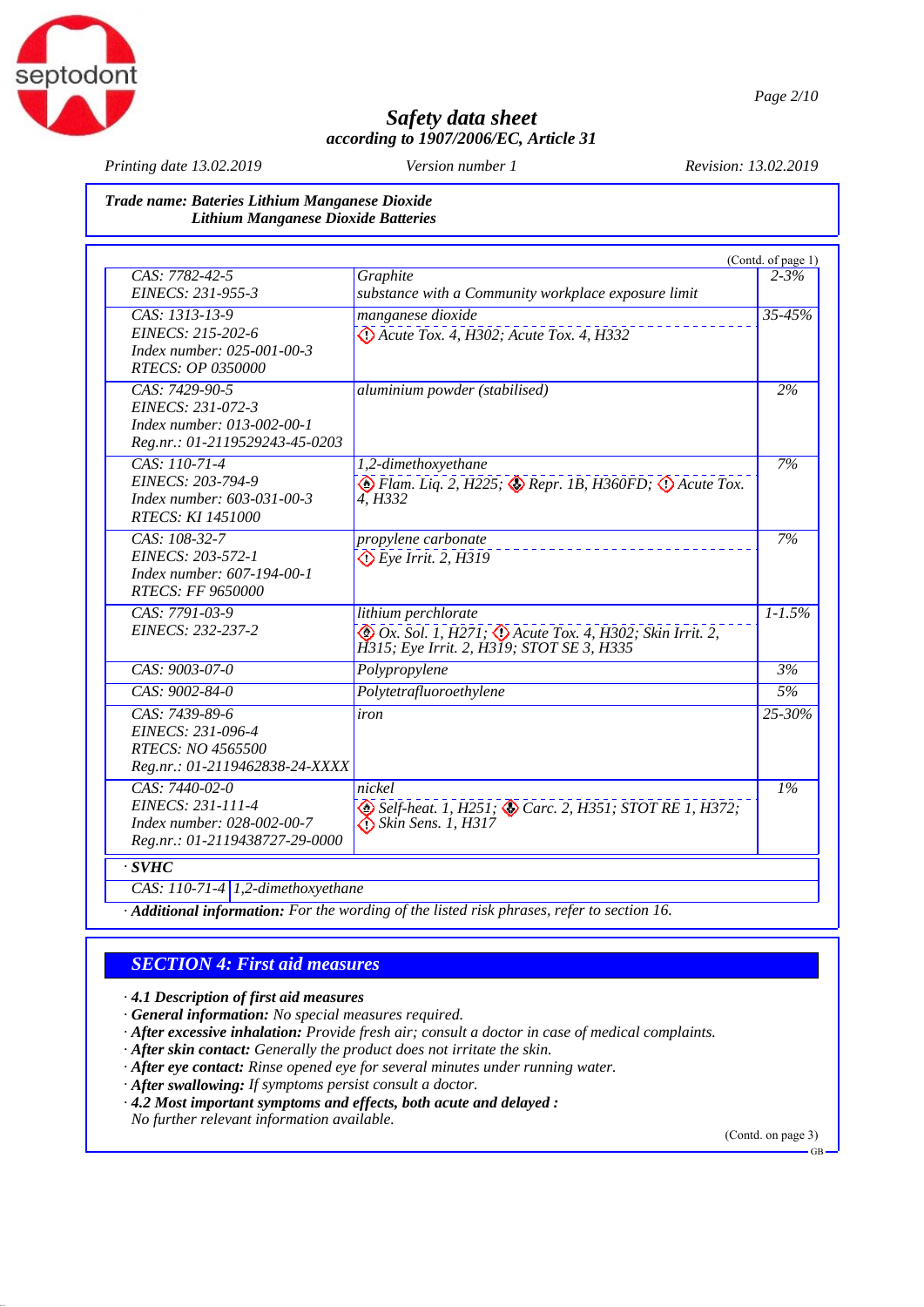

*Printing date 13.02.2019 Revision: 13.02.2019 Version number 1*

(Contd. of page 2)

GB

*Trade name: Bateries Lithium Manganese Dioxide Lithium Manganese Dioxide Batteries*

### *· 4.3 Indication of any immediate medical attention and special treatment needed : No further relevant information available.*

## *SECTION 5: Firefighting measures*

- *· 5.1 Suitable extinguishing agents:*
- *CO2, powder or water spray. Fight larger fires with water spray or alcohol resistant foam.*
- *· 5.2 Special hazards arising from the substance or mixture : No further relevant information available.*
- *· 5.3 Advice for firefighters*
- *· Protective equipment: Mouth respiratory protective device.*
- *· Additional information Cool endangered receptacles with water spray.*

### *SECTION 6: Accidental release measures*

*· 6.1 Personal precautions, protective equipment and emergency procedures : Remove unprotected persons.*

- *· 6.2 Environmental precautions: Do not allow the product to enter sewers/ surface water or ground water.*
- *· 6.3 Methods and material for containment and cleaning up: Pick up mechanically.*
- *· 6.4 Reference to other sections :*
- *See Section 7 for information on safe handling.*
- *See Section 8 for information on personal protective equipment.*

*See Section 13 for disposal information.*

## *SECTION 7: Handling and storage*

*· 7.1 Precautions for safe handling : Keep away from heat and direct sunlight.*

- *· Information about fire and explosion protection: Protect from heat.*
- *· 7.2 Conditions for safe storage, including any incompatibilities*
- *· Storage:*

*· Requirements to be met by storerooms and receptacles: No special requirements.*

- *· Information about storage in one common storage facility: Not required.*
- *· Further information about storage conditions: Protect from humidity and water.*
- *· 7.3 Specific end use(s) : No further relevant information available.*

## *SECTION 8: Exposure controls/personal protection*

*· Additional information about design of technical facilities: No further data; see section 7.*

*· 8.1 Control parameters*

| · Ingredients with limit values that require monitoring at the workplace:                                                |                                                                                                              |  |
|--------------------------------------------------------------------------------------------------------------------------|--------------------------------------------------------------------------------------------------------------|--|
| CAS: 1313-13-9 manganese dioxide (10-25%)                                                                                |                                                                                                              |  |
|                                                                                                                          | WEL (Great Britain) Long-term value: $0.5$ mg/m <sup>3</sup>                                                 |  |
|                                                                                                                          | as Mn                                                                                                        |  |
|                                                                                                                          | MAK (Switzerland) $\begin{vmatrix} Long-term value: 0.5e mg/m^3 \ B, P, SSC; als Mn berechnet \end{vmatrix}$ |  |
|                                                                                                                          |                                                                                                              |  |
| CAS: 115-10-6 dimethyl ether $(5-10\%)$                                                                                  |                                                                                                              |  |
| WEL (Great Britain) Short-term value: $958 \text{ mg/m}^3$ , 500 ppm<br>Long-term value: 766 mg/m <sup>3</sup> , 400 ppm |                                                                                                              |  |
|                                                                                                                          |                                                                                                              |  |
|                                                                                                                          | (Contd. on page 4)                                                                                           |  |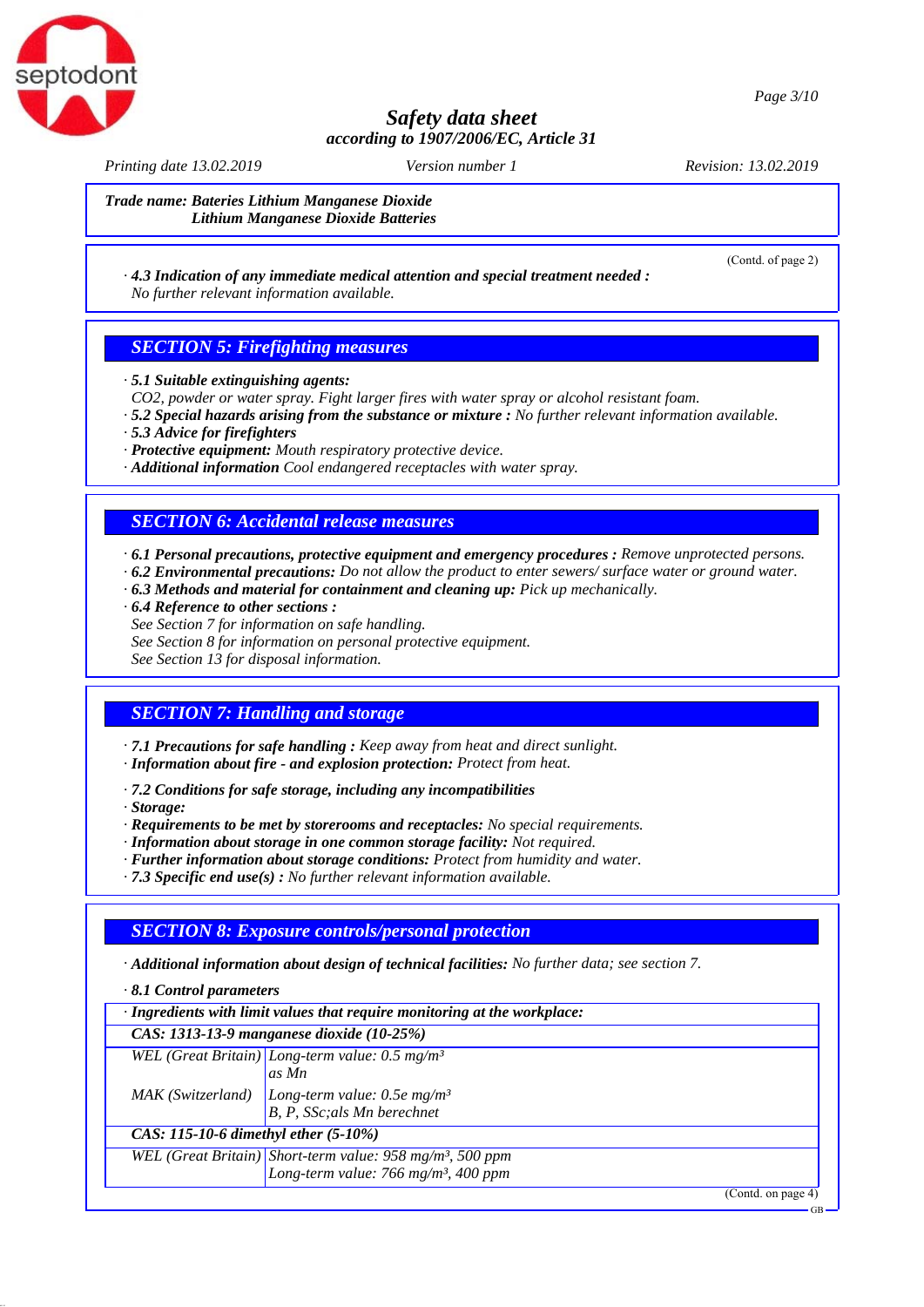

*Printing date 13.02.2019 Revision: 13.02.2019 Version number 1*

*Trade name: Bateries Lithium Manganese Dioxide Lithium Manganese Dioxide Batteries*

| IOELV(EU)                                   |                                                                                                               | (Contd. of page 3) |
|---------------------------------------------|---------------------------------------------------------------------------------------------------------------|--------------------|
|                                             | Long-term value: 1920 mg/m <sup>3</sup> , 1000 ppm                                                            |                    |
| MAK (Switzerland)                           | Long-term value: $1910$ mg/m <sup>3</sup> , 1000 ppm                                                          |                    |
| CAS: 646-06-0 1,3-dioxolane (5-10%)         |                                                                                                               |                    |
| MAK (Switzerland)                           | Long-term value: $62$ mg/m <sup>3</sup> , $20$ ppm<br>$H$ SS $c$ :                                            |                    |
| CAS: 7782-42-5 Graphite (<5%)               |                                                                                                               |                    |
| MAK (Switzerland)                           | Long-term value: $2.5$ a 5 e mg/m <sup>3</sup><br>$SSc$ ;                                                     |                    |
|                                             | CAS: 29935-35-1 lithium hexafluoroarsenate $(5\%)$                                                            |                    |
|                                             | WEL (Great Britain) Long-term value: 0.1 mg/m <sup>3</sup><br>as As; Carc                                     |                    |
|                                             | CAS: 7791-03-9 lithium perchlorate $(2.5\%)$                                                                  |                    |
| MAK (Switzerland)                           | Short-term value: 0.2 e mg/m <sup>3</sup><br>Long-term value: $0.2 e mg/m^3$<br>SSc:als Li                    |                    |
| · Ingredients with biological limit values: |                                                                                                               |                    |
|                                             | CAS: 1313-13-9 manganese dioxide (10-25%)                                                                     |                    |
| BAT (Switzerland) $20 \mu g/l$              | Medium: B<br>Sampling time: c,b<br>Parameter: Mangan                                                          |                    |
|                                             | CAS: 29935-35-1 lithium hexafluoroarsenate $(5\%)$                                                            |                    |
| BAT (Switzerland)                           | $50 \mu g/l$<br>Medium: U<br>Sampling time: c,b<br>Parameter: anorganisches Arsen und methylierte Metaboliten |                    |
| · Additional information:                   | The most current valid lists have been used as a basis for the production of this document.                   |                    |

*· Respiratory protection: Not required.*

- *· Protection of hands: Not required.*
- *· Gloves material :*
- *· Eye protection: Not required.*

## *SECTION 9: Physical and chemical properties*

| $\cdot$ 9.1 Information on basic physical and chemical properties<br><b>General Information</b> |                                    |                    |
|-------------------------------------------------------------------------------------------------|------------------------------------|--------------------|
| $\cdot$ Appearance:                                                                             |                                    |                    |
| Form:                                                                                           | Solid                              |                    |
| Colour:                                                                                         | According to product specification |                    |
| $\cdot$ Odour:                                                                                  | <i>Characteristic</i>              |                    |
| Odour threshold:                                                                                | Not determined.                    |                    |
|                                                                                                 |                                    | (Contd. on page 5) |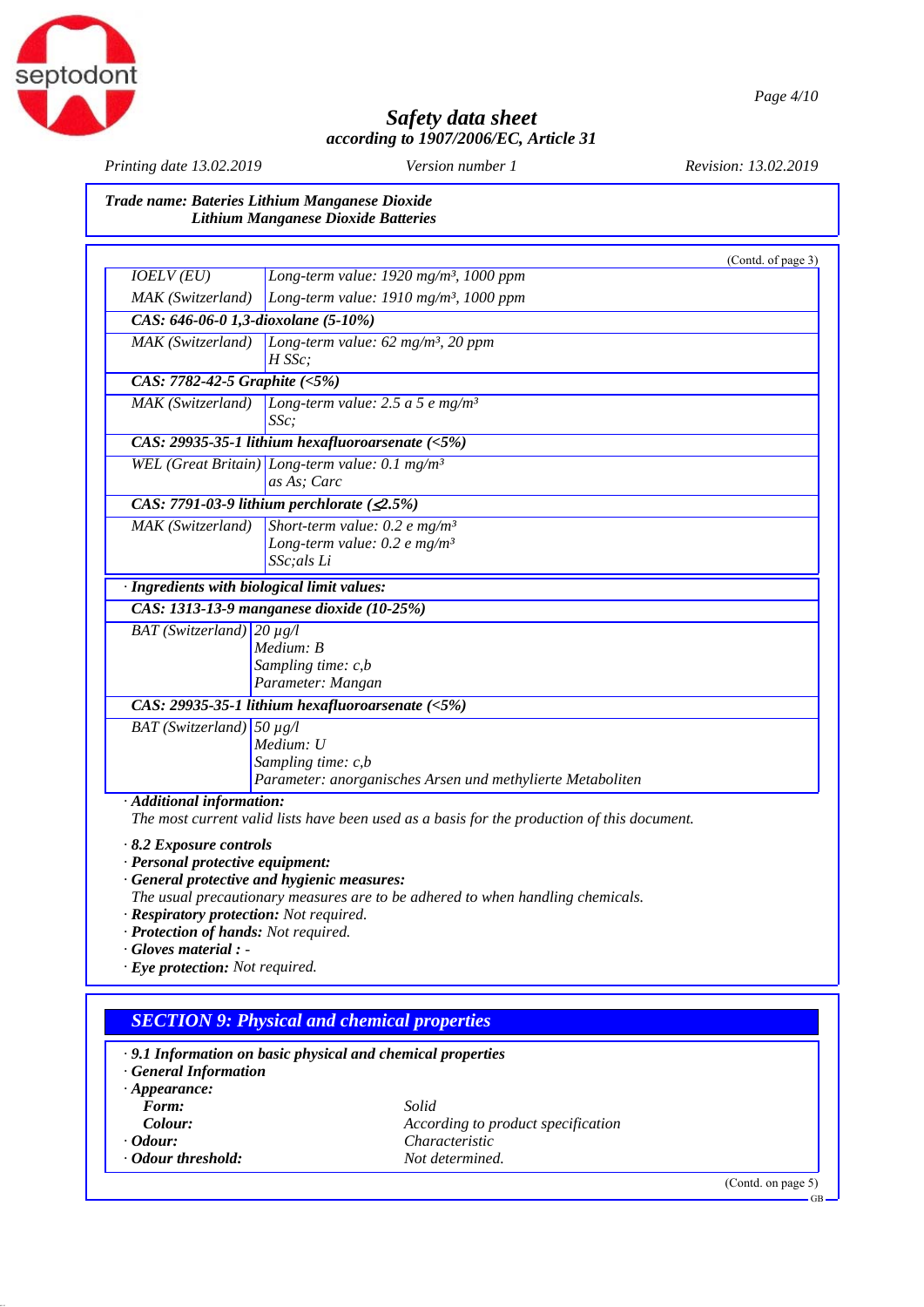

*Printing date 13.02.2019 Revision: 13.02.2019 Version number 1*

### *Trade name: Bateries Lithium Manganese Dioxide Lithium Manganese Dioxide Batteries*

|                                                              | (Contd. of page 4)                            |  |
|--------------------------------------------------------------|-----------------------------------------------|--|
| $\cdot$ pH-value:                                            | Not applicable.                               |  |
| $\cdot$ Change in condition                                  |                                               |  |
| <b>Melting point/freezing point:</b>                         | Undetermined.                                 |  |
| Initial boiling point and boiling range:                     | Undetermined.                                 |  |
| · Flash point:                                               | Not applicable.                               |  |
| · Flammability (solid, gas):                                 | Not determined.                               |  |
| · Ignition temperature:                                      | Not applicable.                               |  |
| $\cdot$ Decomposition temperature:                           | Not determined.                               |  |
| $\cdot$ Auto-ignition temperature:                           | Product is not self igniting.                 |  |
| $\cdot$ Explosive properties:                                | Product does not present an explosion hazard. |  |
| $\cdot$ Explosion limits:                                    |                                               |  |
| Lower:                                                       | Not determined.                               |  |
| <b>Upper:</b>                                                | Not determined.                               |  |
| · Vapour pressure:                                           | Not applicable.                               |  |
| $\cdot$ Density:                                             | Not determined.                               |  |
| $\cdot$ Relative density :                                   | Not determined.                               |  |
| · Vapour density:                                            | Not applicable.                               |  |
| $\cdot$ Evaporation rate:                                    | Not applicable.                               |  |
| · Solubility in / Miscibility with                           |                                               |  |
| water:                                                       | <i>Insoluble.</i>                             |  |
| · Segregation coefficient (n-octanol/water): Not determined. |                                               |  |
| · Viscosity:                                                 |                                               |  |
| Dynamic:                                                     | Not applicable.                               |  |
| Kinematic:                                                   | Not applicable.                               |  |
| Kinematic:                                                   | Not applicable.                               |  |
| $\cdot$ 9.2 Other information:                               | No further relevant information available.    |  |

### *SECTION 10: Stability and reactivity*

*· 10.1 Reactivity No further relevant information available.*

*· 10.2 Chemical stability*

- *· Thermal decomposition / conditions to be avoided: No decomposition if used according to specifications.*
- *· 10.3 Possibility of hazardous reactions : No dangerous reactions known.*
- *· 10.4 Conditions to avoid : No further relevant information available.*
- *· 10.5 Incompatible materials: No further relevant information available.*
- *· 10.6 Hazardous decomposition products: No dangerous decomposition products known.*

### *SECTION 11: Toxicological information*

*· 11.1 Information on toxicological effects*

*· Acute toxicity Based on available data, the classification criteria are not met.*

(Contd. on page 6)

GB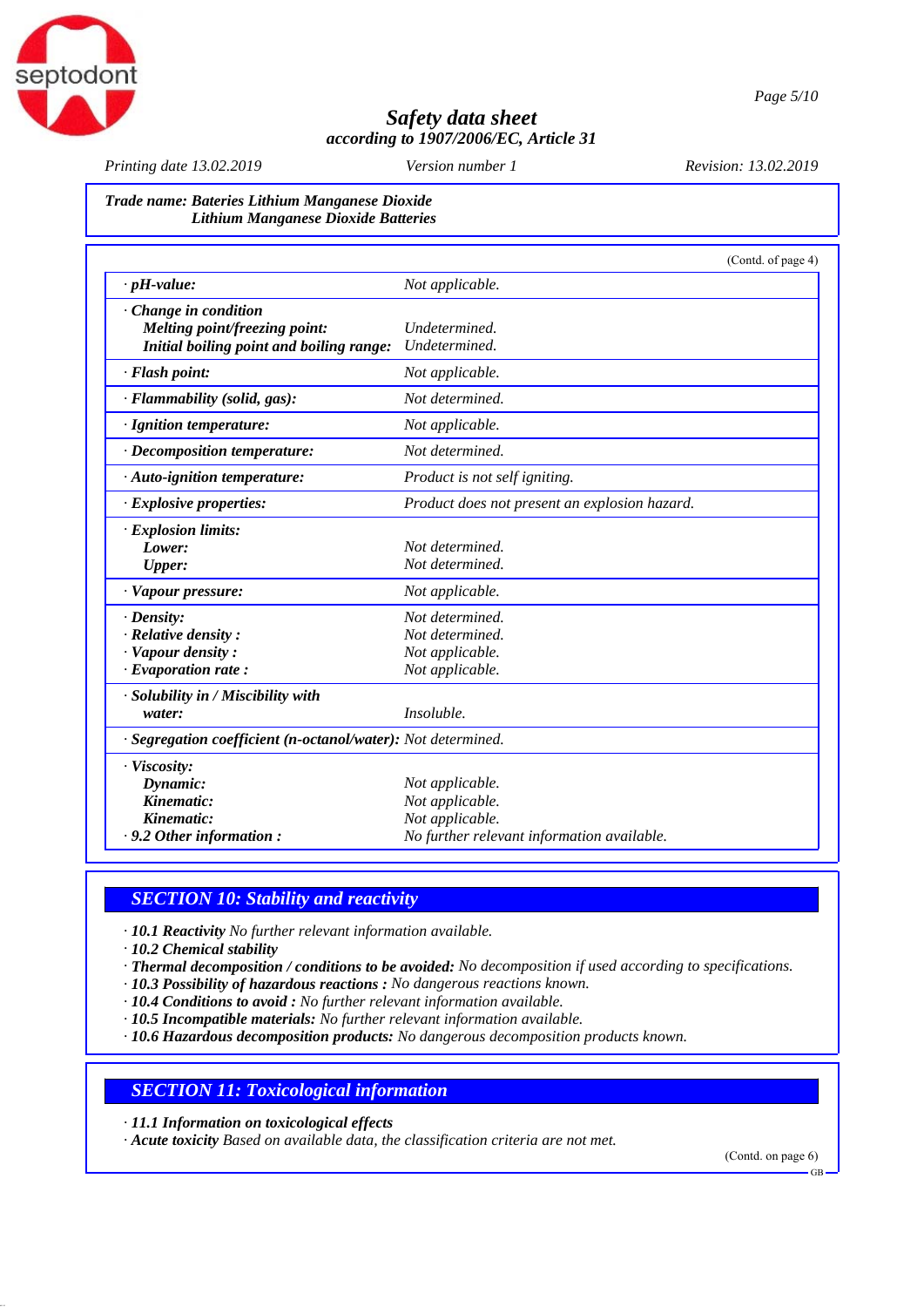

*Printing date 13.02.2019 Revision: 13.02.2019 Version number 1*

septodont

*Trade name: Bateries Lithium Manganese Dioxide Lithium Manganese Dioxide Batteries*

|                                        |                             |                                               | (Contd. of page 5) |
|----------------------------------------|-----------------------------|-----------------------------------------------|--------------------|
|                                        |                             | · LD/LC50 values relevant for classification: |                    |
|                                        | CAS: 7439-89-6 iron         |                                               |                    |
| Oral                                   | LD50                        | $30$ mg/kg (rat)                              |                    |
|                                        |                             | CAS: 1313-13-9 manganese dioxide              |                    |
| Oral                                   | LD50                        | $500$ mg/kg (ATE)                             |                    |
|                                        |                             | Inhalative LC50/4 h 1.5 mg/l (ATE)            |                    |
|                                        |                             | CAS: 7791-03-9 lithium perchlorate            |                    |
| Oral                                   | LD50                        | 500 mg/kg $(ATE)$                             |                    |
|                                        | CAS: 646-06-0 1,3-dioxolane |                                               |                    |
| Oral                                   | LD50                        | $3,000$ mg/kg (rat)                           |                    |
| Dermal                                 | LD50                        | $8,480$ mg/kg (rabbit)                        |                    |
|                                        |                             | Inhalative LC50/4 h 20,650 mg/l (rat)         |                    |
|                                        |                             | CAS: 108-32-7 propylene carbonate             |                    |
| <b>Oral</b>                            | LD50                        | $29,000$ mg/kg (rat)                          |                    |
|                                        |                             | CAS: 110-71-4 1,2-dimethoxyethane             |                    |
| Oral                                   | LD50                        | $5,370$ mg/kg (rat)                           |                    |
|                                        |                             | Inhalative LC50/4 h 1.5 mg/l (ATE)            |                    |
|                                        |                             | CAS: 9002-86-2 polyvinyl chloride             |                    |
|                                        |                             | Inhalative $LC50/4 h$ 140 mg/l (rat)          |                    |
|                                        | CAS: 1333-86-4 Carbon black |                                               |                    |
| Oral                                   | LD50                        | $\sqrt{10,000}$ mg/kg (rat)                   |                    |
| CAS: 9002-84-0 Polytetrafluoroethylene |                             |                                               |                    |
| Oral                                   | LD50                        | $>11,280$ mg/kg (rat)                         |                    |
| <b>CAS: 7782-42-5 Graphite</b>         |                             |                                               |                    |
| Oral                                   | LD50                        | $>2,000$ mg/kg (rat)                          |                    |
|                                        |                             | Inhalative LC50/4 h $ >2,000$ mg/l (rat)      |                    |
|                                        | CAS: 7440-02-0 nickel       |                                               |                    |
| Oral                                   | LD50                        | $>9,000$ mg/kg (rat)                          |                    |

*· On the eyes: Based on available data, the classification criteria are not met.*

*· Respiratory or skin sensitization Based on available data, the classification criteria are not met.*

*· CMR effects (carcinogenicity, mutagenicity and toxicity for reproduction)*

*· Germ cell mutagenicity Based on available data, the classification criteria are not met.*

*· Carcinogenicity Based on available data, the classification criteria are not met.*

*· Reproductive toxicity Based on available data, the classification criteria are not met.*

*· STOT-single exposure Based on available data, the classification criteria are not met.*

*· STOT-repeated exposure Based on available data, the classification criteria are not met.*

*· Aspiration hazard Based on available data, the classification criteria are not met.*

(Contd. on page 7)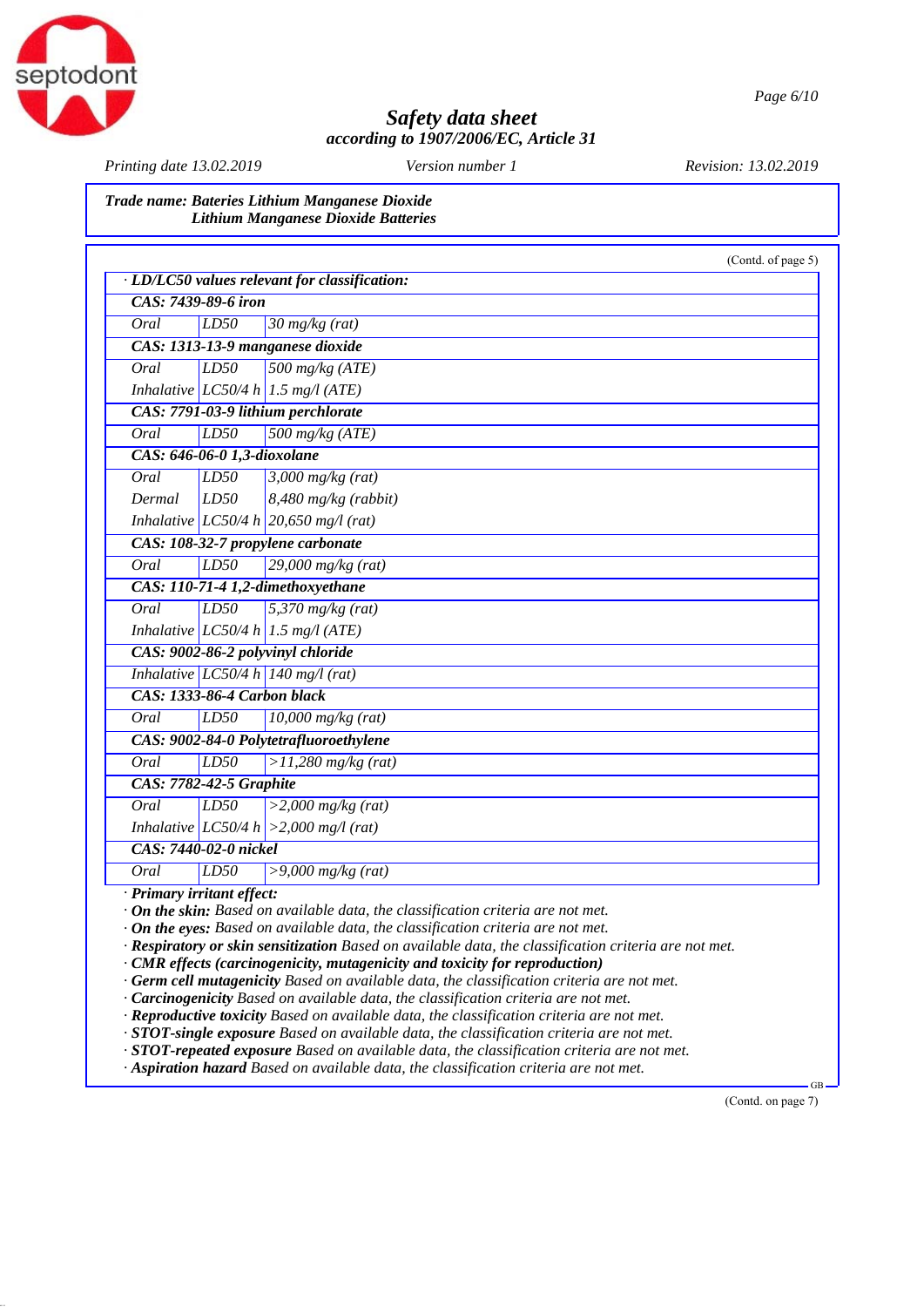

*Printing date 13.02.2019 Revision: 13.02.2019 Version number 1*

*Trade name: Bateries Lithium Manganese Dioxide Lithium Manganese Dioxide Batteries*

(Contd. of page 6)

### *SECTION 12: Ecological information*

*· 12.1 Toxicity*

|  |  | · Aquatic toxicity: |
|--|--|---------------------|
|--|--|---------------------|

| CAS: 108-32-7 propylene carbonate |                                           |  |  |
|-----------------------------------|-------------------------------------------|--|--|
|                                   | $\overline{LC50}$ 96h   5,300 mg/l (fish) |  |  |

- *NOEC 900 mg/l (Algae)*
- *(72h)*
- *EC50 72h >900 mg/l (Algae)*
- *EC50 48h >500 mg/l (daphnia)*
- *CAS: 7782-42-5 Graphite*
- *EC50 72h >100 mg/l (Algae)*
- *EC50 48h >100 mg/l (daphnia)*
- *CAS: 7440-02-0 nickel*

*EC50 48h 1 mg/l (daphnia)*

- *· 12.2 Persistence and degradability : No further relevant information available.*
- *· 12.3 Bioaccumulative potential : No further relevant information available.*
- *· 12.4 Mobility in soil : No further relevant information available.*
- *· Additional ecological information:*
- *· General notes:*
- *Water hazard class 2 (German Regulation) (Self-assessment): hazardous for water*



*Do not allow product to reach ground water, water course or sewage system.*

*Danger to drinking water if even small quantities leak into the ground.*

- *· 12.5 Results of PBT and vPvB assessment*
- *· PBT: Not applicable.*
- *· vPvB: Not applicable.*
- *· 12.6 Other adverse effects : No further relevant information available.*

## *SECTION 13: Disposal considerations*

- *· 13.1 Waste treatment methods*
- *· Recommendation : Smaller quantities can be disposed of with household waste.*
- *· Uncleaned packaging:*
- *· Recommendation: Disposal must be made according to official regulations.*

# *SECTION 14: Transport information*

*· 14.1 UN-Number · ADR, IMDG, IATA UN3091*

(Contd. on page 8)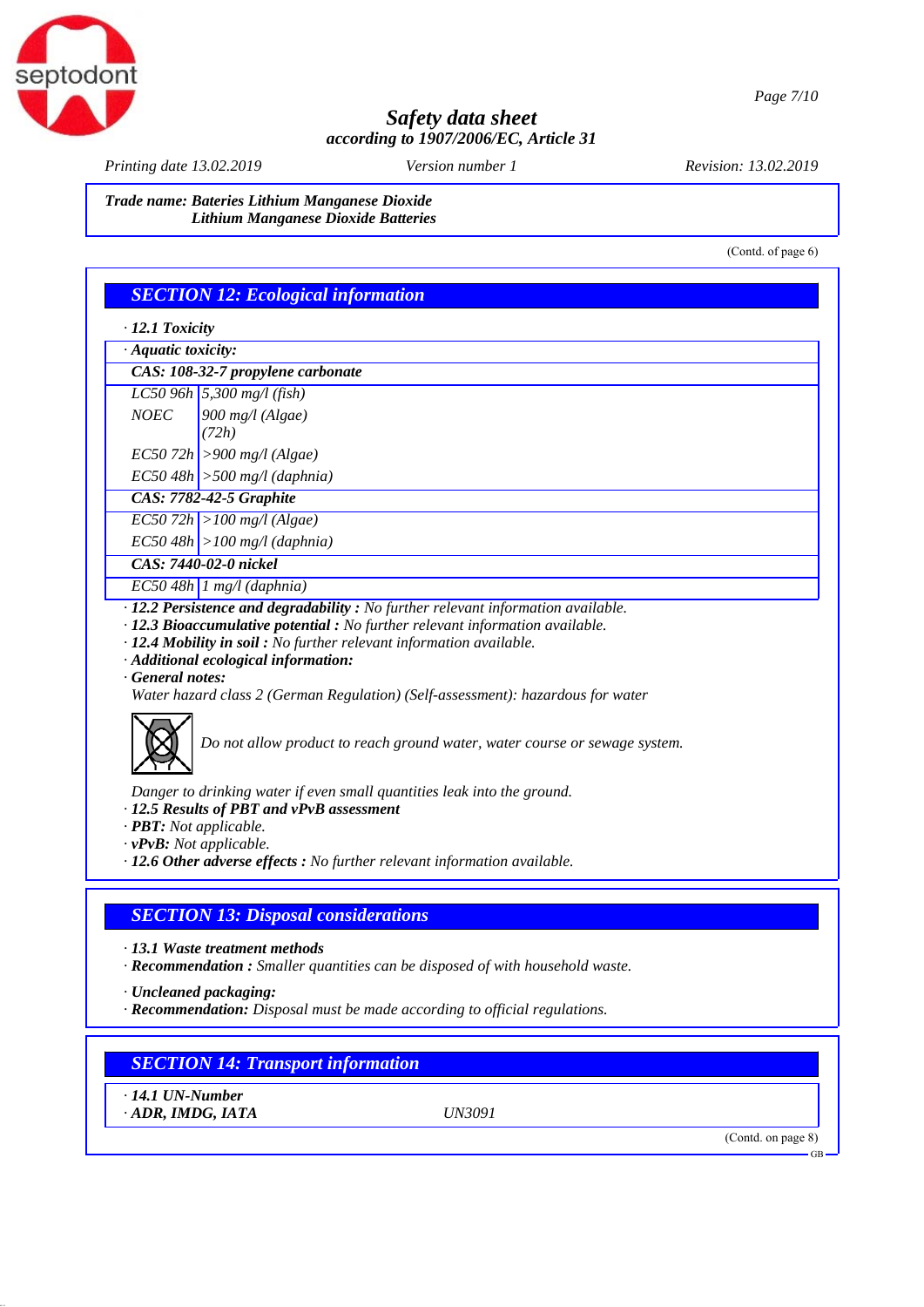

| Printing date 13.02.2019                                                                                                                                                                                               | Version number 1<br>Revision: 13.02.2019  |                                                                                                                 |
|------------------------------------------------------------------------------------------------------------------------------------------------------------------------------------------------------------------------|-------------------------------------------|-----------------------------------------------------------------------------------------------------------------|
| Trade name: Bateries Lithium Manganese Dioxide<br><b>Lithium Manganese Dioxide Batteries</b>                                                                                                                           |                                           |                                                                                                                 |
|                                                                                                                                                                                                                        |                                           | (Contd. of page 7)                                                                                              |
| $\cdot$ 14.2 UN proper shipping name<br>$\cdot$ ADR                                                                                                                                                                    |                                           | UN3091 LITHIUM METAL BATTERIES CONTAINED IN                                                                     |
| · IMDG, IATA                                                                                                                                                                                                           | <b>EQUIPMENT</b><br><b>EQUIPMENT</b>      | LITHIUM METAL BATTERIES CONTAINED IN                                                                            |
| $\cdot$ 14.3 Transport hazard class(es)                                                                                                                                                                                |                                           |                                                                                                                 |
| $\cdot$ ADR                                                                                                                                                                                                            |                                           |                                                                                                                 |
| $\cdot$ Class<br>$\cdot$ Label                                                                                                                                                                                         | 9                                         | 9 Miscellaneous dangerous substances and articles.                                                              |
| <u>.</u><br>$\cdot$ IMDG                                                                                                                                                                                               |                                           | ___________________________________                                                                             |
| $\cdot$ Class                                                                                                                                                                                                          |                                           | 9 Miscellaneous dangerous substances and articles.                                                              |
| $\cdot$ <i>Label</i>                                                                                                                                                                                                   | <b>9A</b>                                 |                                                                                                                 |
| $\cdot$ Class<br>$\cdot$ <i>Label</i><br>PI 967 Section II<br><b>CAUTION!</b><br>● 4<br>IMP: ELI<br>Limit per package :<br><b>20 NOT LOAN OK TRANSPORT</b><br>PACKAGE IF DAMAGED<br>$Pax\,A/C = 5\,Kg$<br>$CAO = 5$ Kg | <b>9A</b>                                 | 9 Miscellaneous dangerous substances and articles.                                                              |
| 14.4 Packing group<br>· ADR, IMDG, IATA                                                                                                                                                                                | Not classified as hazardous for transport |                                                                                                                 |
| · 14.5 Environmental hazards:<br>· Marine pollutant:                                                                                                                                                                   | N <sub>o</sub>                            |                                                                                                                 |
| $\cdot$ 14.6 Special precautions for user<br>· EMS Number:                                                                                                                                                             | articles.<br>$F-A, S-I$                   | Warning: Miscellaneous dangerous substances and                                                                 |
| · Stowage Category<br>· Stowage Code                                                                                                                                                                                   | A<br>international voyage.                | SW19 For batteries transported in accordance with SP 376<br>or SP 377 Category C, unless transported on a short |
| · 14.7 Transport in bulk according to Annex II of<br><b>Marpol and the IBC Code</b>                                                                                                                                    | Not applicable.                           |                                                                                                                 |
|                                                                                                                                                                                                                        |                                           | (Contd. on page 9)                                                                                              |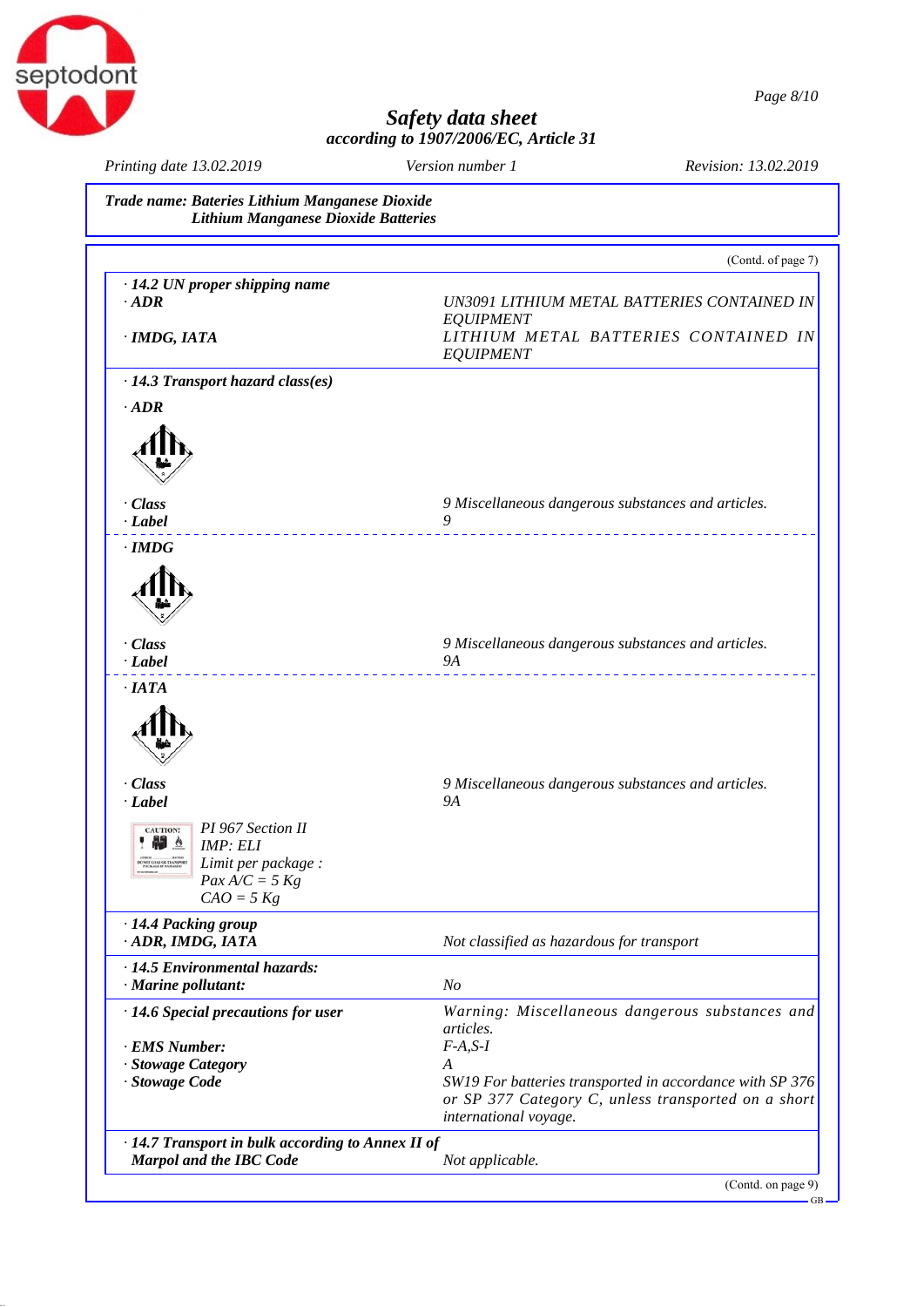

*Printing date 13.02.2019 Revision: 13.02.2019 Version number 1*

*Trade name: Bateries Lithium Manganese Dioxide Lithium Manganese Dioxide Batteries*

|                                           | (Contd. of page 8)                                           |
|-------------------------------------------|--------------------------------------------------------------|
| $\cdot$ Transport/Additional information: |                                                              |
| $\cdot$ ADR                               |                                                              |
| $\cdot$ Limited quantities (LQ)           |                                                              |
| $\cdot$ Excepted quantities (EQ)          | Code: E0                                                     |
|                                           | Not permitted as Excepted Quantity                           |
| $\cdot$ IMDG                              |                                                              |
| $\cdot$ Limited quantities (LQ)           |                                                              |
| $\cdot$ Excepted quantities (EQ)          | Code: E0                                                     |
|                                           | Not permitted as Excepted Quantity                           |
| · UN "Model Regulation":                  | UN 3091 LITHIUM METAL BATTERIES CONTAINED IN<br>EOUIPMENT, 9 |

## *SECTION 15: Regulatory information*

*· 15.1 Safety, health and environmental regulations/legislation specific for the substance or mixture*

*· Directive 2012/18/EU*

*· Named dangerous substances - ANNEX I None of the ingredients is listed.*

*· 15.2 Chemical safety assessment: A Chemical Safety Assessment has not been carried out.*

### *SECTION 16: Other information*

*This information is based on our present knowledge. However, this shall not constitute a guarantee for any specific product features and shall not establish a legally valid contractual relationship.*

### *· Relevant phrases*

- *H225 Highly flammable liquid and vapour.*
- *H251 Self-heating: may catch fire.*
- *H260 In contact with water releases flammable gases which may ignite spontaneously.*
- *H271 May cause fire or explosion; strong oxidiser.*
- *H302 Harmful if swallowed.*
- *H314 Causes severe skin burns and eye damage.*
- *H315 Causes skin irritation.*
- *H317 May cause an allergic skin reaction.*
- *H319 Causes serious eye irritation.*
- *H332 Harmful if inhaled.*
- *H335 May cause respiratory irritation.*
- *H351 Suspected of causing cancer.*
- *H360FD May damage fertility. May damage the unborn child.*
- *H372 Causes damage to organs through prolonged or repeated exposure.*

### *· Abbreviations and acronyms:*

*ADR: Accord européen sur le transport des marchandises dangereuses par Route (European Agreement concerning the International Carriage of Dangerous Goods by Road)*

*IMDG: International Maritime Code for Dangerous Goods*

- *IATA: International Air Transport Association*
- *GHS: Globally Harmonised System of Classification and Labelling of Chemicals*
- *EINECS: European Inventory of Existing Commercial Chemical Substances ELINCS: European List of Notified Chemical Substances*
- *CAS: Chemical Abstracts Service (division of the American Chemical Society)*
- *LC50: Lethal concentration, 50 percent*
- *LD50: Lethal dose, 50 percent*

*PBT: Persistent, Bioaccumulative and Toxic*

(Contd. on page 10)